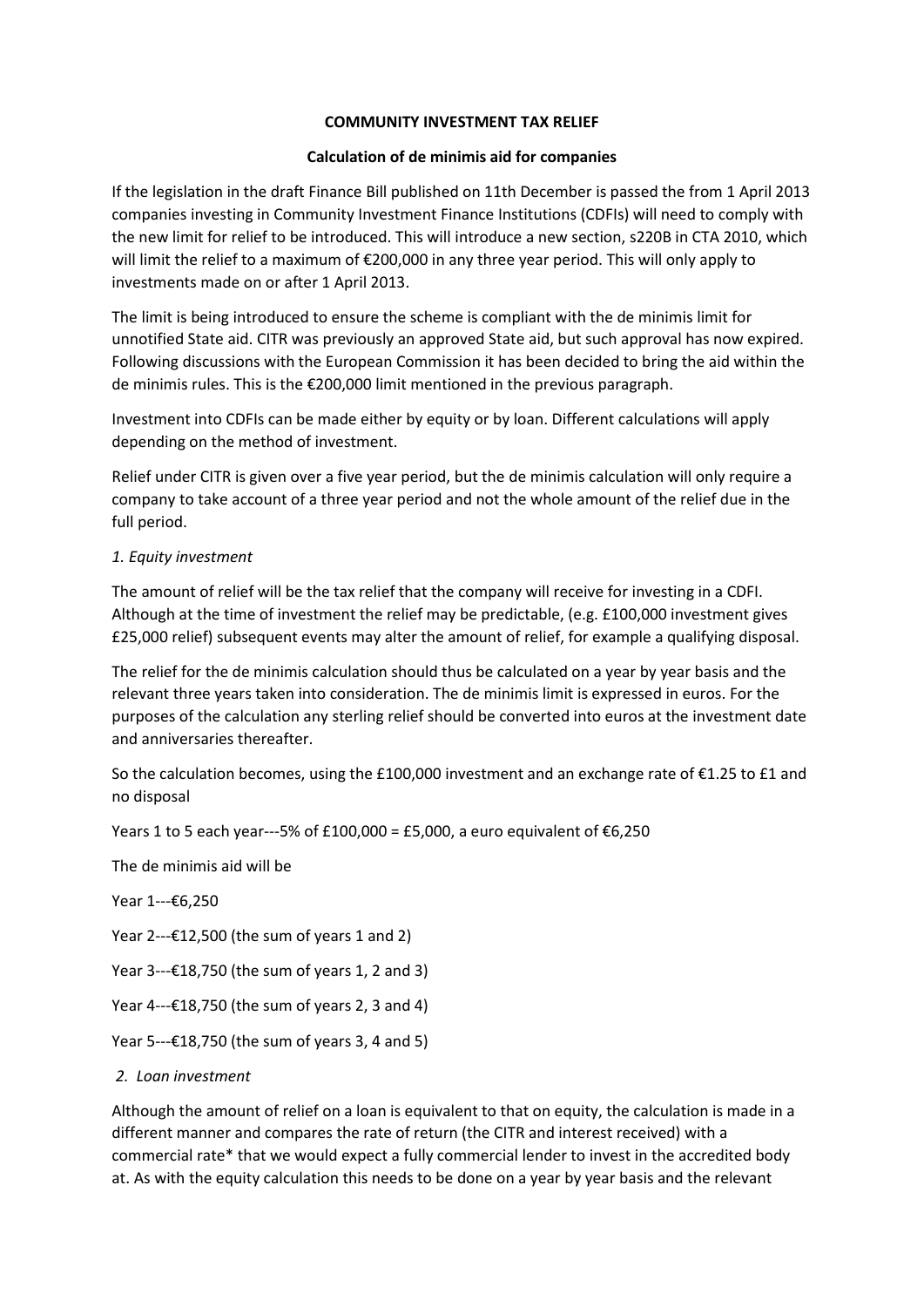three years taken into consideration. Also any sterling relief should be converted into euros at the investment date and anniversaries thereafter.

Using the following the calculation becomes:

Loan £2,000,000

CITR 5% pa

Interest receivable from CDFI 5% pa

Interest at commercial rate 8% pa

Euro exchange rate €1.25 to £1

Years 1 to 5

CITR 100,000

Interest 100,000

----------

Comm Int 160,000

----------

Net 40,000 a euro equivalent of €60,000

The de minimis aid will be

Year 1---€60,000

Year 2---€120,000 (the sum of years 1 and 2)

Year 3---€180,000 (the sum of years 1, 2 and 3)

Year 4---€180,000 (the sum of years 2, 3, and 4)

Year 5---€180,000 (the sum of years 3, 4 and 5)

*3. Relief available* 

In the above examples the de minimis limit is not exceeded so the full relief will be available at 5% per year. If the de minimis limit is exceeded then the relief will need to be restricted. Say, for example the euro equivalent on the loan was €75,000 per year, then in year 3 the sum would be €225,000 and subject to the restriction to

€200,000. So the available relief in year 3 would be 50/75 x 5% of the loan. Subsequent years would also need to calculate a possible restriction.

# **All de minimis aid needs to be taken into account for this calculation be it from CITR post April 2013 or any other type of de minimis aid to which the company is entitled.**

\**However, we know that there have been some issues in establishing what commercial rate should be applied to this calculation (the 8% used is just an example). In establishing a rate it is reasonable to calculate a rate based upon what you would expect a fully commercial lender to apply (one which*